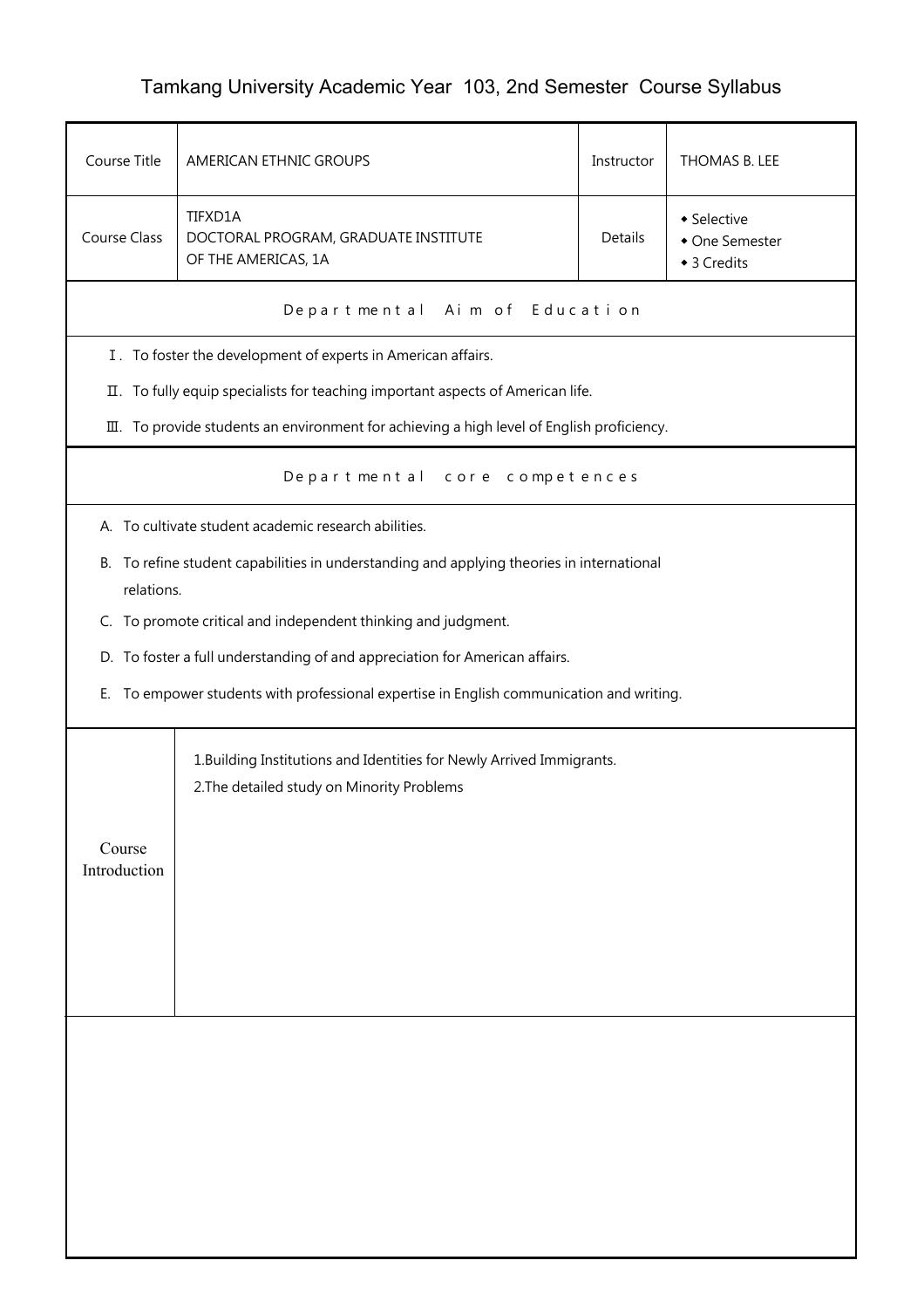## The Relevance among Teaching Objectives, Objective Levels and Departmental core competences

| I.Objective Levels (select applicable ones) : |                |                                     |                           |
|-----------------------------------------------|----------------|-------------------------------------|---------------------------|
| (i) Cognitive Domain : C1-Remembering,        |                | $C2$ -Understanding,                | $C3$ -Applying,           |
|                                               | C4-Analyzing,  | $C5$ -Evaluating,                   | C6-Creating               |
| (ii) Psychomotor Domain : P1-Imitation,       |                | P2-Mechanism,                       | P3-Independent Operation, |
|                                               |                | P4-Linked Operation, P5-Automation, | P6-Origination            |
| (iii) Affective Domain : Al-Receiving,        |                | $A2$ -Responding,                   | A3-Valuing,               |
|                                               | A4-Organizing, | A5-Charaterizing,                   | A6-Implementing           |

II.The Relevance among Teaching Objectives, Objective Levels and Departmental core competences :

- (i) Determine the objective level(s) in any one of the three learning domains (cognitive, psychomotor, and affective) corresponding to the teaching objective. Each objective should correspond to the objective level(s) of ONLY ONE of the three domains.
- (ii) If more than one objective levels are applicable for each learning domain, select the highest one only. (For example, if the objective levels for Cognitive Domain include C3,C5,and C6, select C6 only and fill it in the boxes below. The same rule applies to Psychomotor Domain and Affective Domain.)
- (iii) Determine the Departmental core competences that correspond to each teaching objective. Each objective may correspond to one or more Departmental core competences at a time. (For example, if one objective corresponds to three Departmental core competences: A,AD, and BEF, list all of the three in the box.)

|                | <b>Teaching Objectives</b>                                         |                         |            | Relevance                        |  |  |
|----------------|--------------------------------------------------------------------|-------------------------|------------|----------------------------------|--|--|
| No.            |                                                                    |                         |            | Departmental core<br>competences |  |  |
| $1\,$          | Study on the history and social problems of American minorities    |                         |            | ABCDE                            |  |  |
| $\overline{2}$ | Special study on the current problems of American-Chinese          |                         |            | <b>ABCDE</b>                     |  |  |
|                | Teaching Objectives, Teaching Methods and Assessment               |                         |            |                                  |  |  |
| No.            | <b>Teaching Objectives</b>                                         | <b>Teaching Methods</b> | Assessment |                                  |  |  |
| $1\,$          | Study on the history and social<br>problems of American minorities | Lecture, Discussion     |            | Report, Participation            |  |  |
| $\overline{2}$ | Special study on the current<br>problems of American-Chinese       | Lecture, Discussion     |            | Report, Participation            |  |  |
|                |                                                                    |                         |            |                                  |  |  |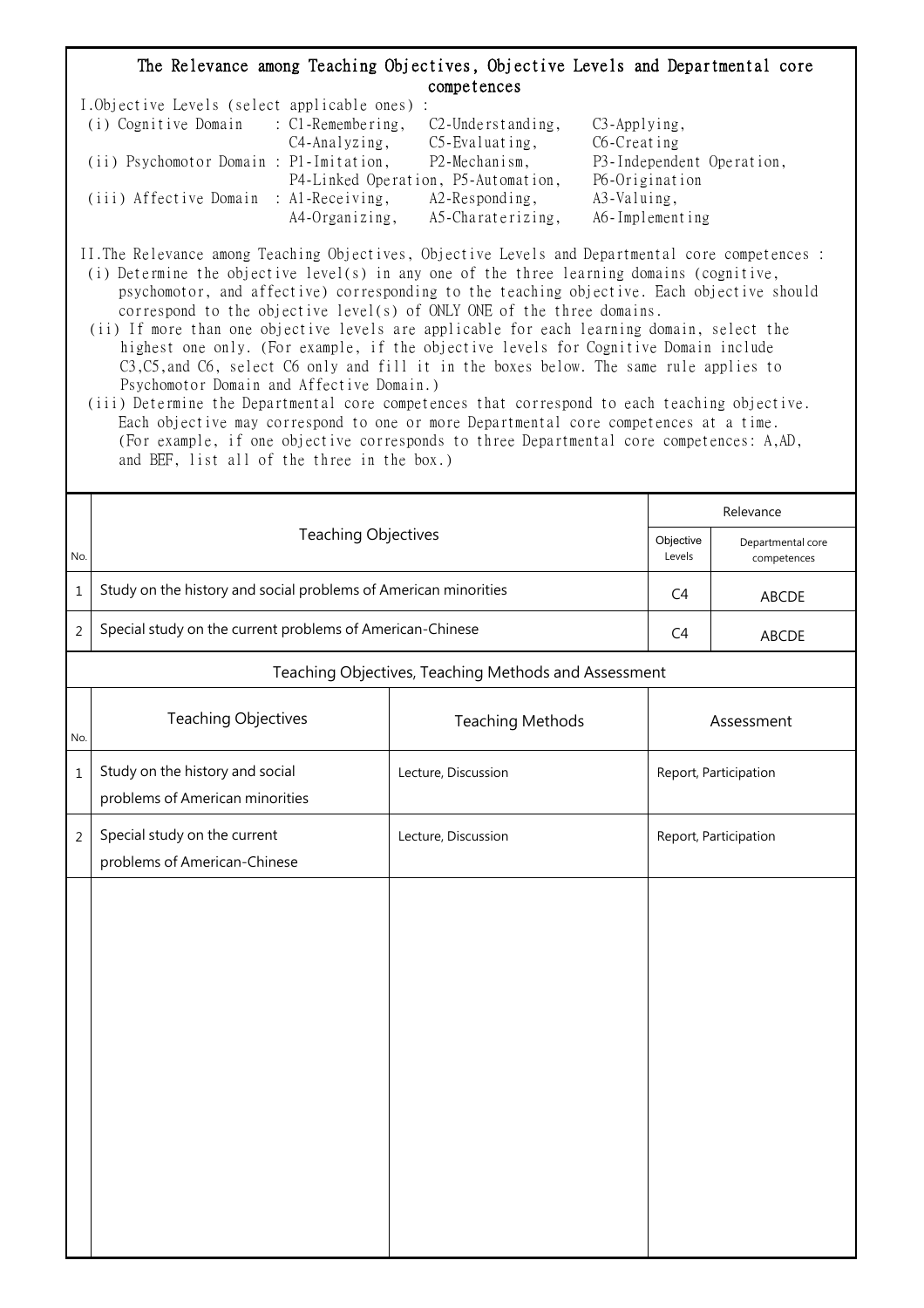| This course has been designed to cultivate the following essential qualities in TKU students |                               |                                                  |                                                                                                                                                               |  |  |  |
|----------------------------------------------------------------------------------------------|-------------------------------|--------------------------------------------------|---------------------------------------------------------------------------------------------------------------------------------------------------------------|--|--|--|
| Essential Qualities of TKU Students                                                          |                               |                                                  | Description                                                                                                                                                   |  |  |  |
| $\blacklozenge$ A global perspective                                                         |                               |                                                  | Helping students develop a broader perspective from which to<br>understand international affairs and global development.                                      |  |  |  |
| ♦ Information literacy                                                                       |                               |                                                  | Becoming adept at using information technology and learning<br>the proper way to process information.                                                         |  |  |  |
| $\Diamond$ A vision for the future                                                           |                               |                                                  | Understanding self-growth, social change, and technological<br>development so as to gain the skills necessary to bring about<br>one's future vision.          |  |  |  |
| $\Diamond$ Moral integrity                                                                   |                               |                                                  | Learning how to interact with others, practicing empathy and<br>caring for others, and constructing moral principles with which<br>to solve ethical problems. |  |  |  |
| $\blacklozenge$ Independent thinking                                                         |                               |                                                  | Encouraging students to keenly observe and seek out the<br>source of their problems, and to think logically and critically.                                   |  |  |  |
| $\Diamond$ A cheerful attitude and healthy lifestyle                                         |                               |                                                  | Raising an awareness of the fine balance between one's body<br>and soul and the environment; helping students live a<br>meaningful life.                      |  |  |  |
| $\Diamond$ A spirit of teamwork and dedication                                               |                               |                                                  | Improving one's ability to communicate and cooperate so as to<br>integrate resources, collaborate with others, and solve<br>problems.                         |  |  |  |
| $\Diamond$ A sense of aesthetic appreciation                                                 |                               |                                                  | Equipping students with the ability to sense and appreciate<br>aesthetic beauty, to express themselves clearly, and to enjoy<br>the creative process.         |  |  |  |
|                                                                                              | Course Schedule               |                                                  |                                                                                                                                                               |  |  |  |
| Week                                                                                         | Date                          | Subject/Topics<br><b>Note</b>                    |                                                                                                                                                               |  |  |  |
| 1                                                                                            | $104/02/24$ ~<br>104/03/01    | Introduction to the Course                       |                                                                                                                                                               |  |  |  |
| 2                                                                                            | $104/03/02 \sim$<br>104/03/08 | The Methods and Details of Writing a Term Papers |                                                                                                                                                               |  |  |  |
| 3                                                                                            | $104/03/09$ ~<br>104/03/15    | Meeting Pot or Salad Bowl?                       |                                                                                                                                                               |  |  |  |
| 4                                                                                            | $104/03/16 \sim$<br>104/03/22 | The Contribution of the New Immigrants           |                                                                                                                                                               |  |  |  |
| 5                                                                                            | $104/03/23$ ~<br>104/03/29    | Black Power and Human Rights Movement            |                                                                                                                                                               |  |  |  |
| 6                                                                                            | $104/03/30$ ~<br>104/04/05    | Affirmative Act; Right or Wrong                  |                                                                                                                                                               |  |  |  |
| 7                                                                                            | $104/04/06$ ~<br>104/04/12    | Asians are Coming, Asians are Coming             |                                                                                                                                                               |  |  |  |
| 8                                                                                            | $104/04/13 \sim$<br>104/04/19 | 教學行政觀摩週                                          |                                                                                                                                                               |  |  |  |
| 9                                                                                            | $104/04/20$ ~<br>104/04/26    | Chinese and the New World                        |                                                                                                                                                               |  |  |  |
| 10                                                                                           | $104/04/27$ ~<br>104/05/03    | 期中考試週                                            |                                                                                                                                                               |  |  |  |
| 11                                                                                           | $104/05/04$ ~<br>104/05/10    | Book Report Oral Presentation I                  |                                                                                                                                                               |  |  |  |
| 12                                                                                           | $104/05/11 \sim$<br>104/05/17 | Book Report Oral Presentation II                 |                                                                                                                                                               |  |  |  |
|                                                                                              |                               |                                                  |                                                                                                                                                               |  |  |  |